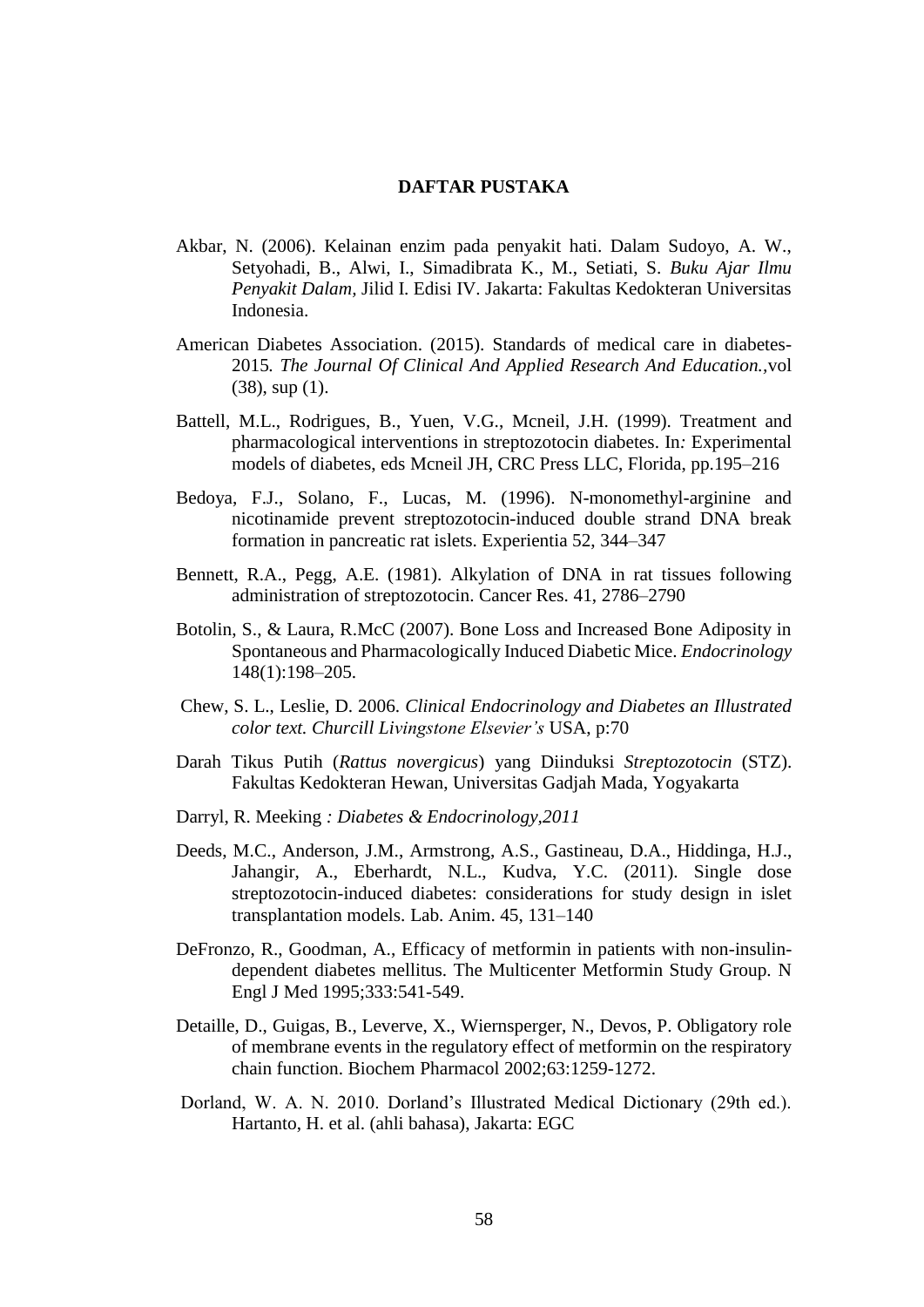- Elsner, M., Guldbakke, B., Tiedge, M., Munday, R., Ana, L.S. 2000. Relative Importance of Transport Ana Alkylation bot Pancreatic Beta-cell Toxicity of Streptozotocin. Diabetalogia 43:1528-33
- Etuk, E. U. (2010) Animal models for studying diabetes mellitus. *Agric. Biol. J. N. Am.* 1:130-134.
- Garber, A., Duncan, T., Goodman, A., Mills, D., Rohlf, J. Efficacy of metformin in type-II diabetes: resultsof a double-blind, placebo controlled, doseresponse trial. Am J Med 1997;102:491-497.
- Ghasemi, A. (2014). Streptozotocin-nicotinamide induced rat model of type 2 diabetes. Impact Factor: 0.73 · DOI: 10.1556/APhysiol.101.2014.4.2 ACTA PHYSIOLOGICA HUNGARICA
- Giannarelli, R., Aragona, M., Coppelli, A., Del Prato, S. Reducing insulin resistance with metformin: the evidence today. Diabetes Metab 2003;29:6S28- 6S35.
- Guyton, A.C. and Hall, J.E., 2006. *Textbook of Medical Physiology*. 11th ed. Philadelphia, PA, USA: Elsevier Saunders.
- Handajani, S. (2006). *The Queen of Seeds: Potensi Agribisnis Komoditas Wijen*. Yogyakarta : Andi.
- Hardono, J. (1997). Obat tradisional dalam zaman teknologi. *Majalah Kesehatan Masyarakat*. 56:3-6.
- Hypponen, E. (2004). Micronutrients and the risk of type 1 diabetes: vitamin D, vitamin E, and nicotinamide. Nutr. Rev. 62, 340–347
- Islam, M.S., Wilson, R.D. (2012). Experimentally induced rodent models of type 2 diabetes. In*:* Animal Models in Diabetes Research, eds Joost H-G, Al-Hasani H, Schürmann A*,* Humana Press, New York, pp. 161–174
- Junod, A., Lambert, A.E., Stauffacher, W., Renold, A.E. (1969). Diabetogenic action of streptozotocin: relationship of dose to metabolic response. 48, 2129
- Kaneto, H., Kajimoto, Y., Migawa, J., Matsuoka, T., Fujitani, Y., Umayahara, Y., Hanafusa, T., Matsuzawa, Y., Yamasaki, Y. dan Hori, M. (1999). Beneficial effects of antioxidants in diabetes: possible protection of pancreatic beta cells against glucose toxicity. *Diabetes* 48: 2398-2406.
- Lenzen, S. 2008. The Mechanisms of Alloxan Ana Streptozotocin Induced Diabetes. Diabetalogia 51:216-26
- Li, H.T., Wu, X.D., Davey, A.K, Wang, J. (2011) Antihyperglycemic effects of baicalin on streptozotocin – nicotinamide induced diabetic rats. Phytother. Res. 25, 189–194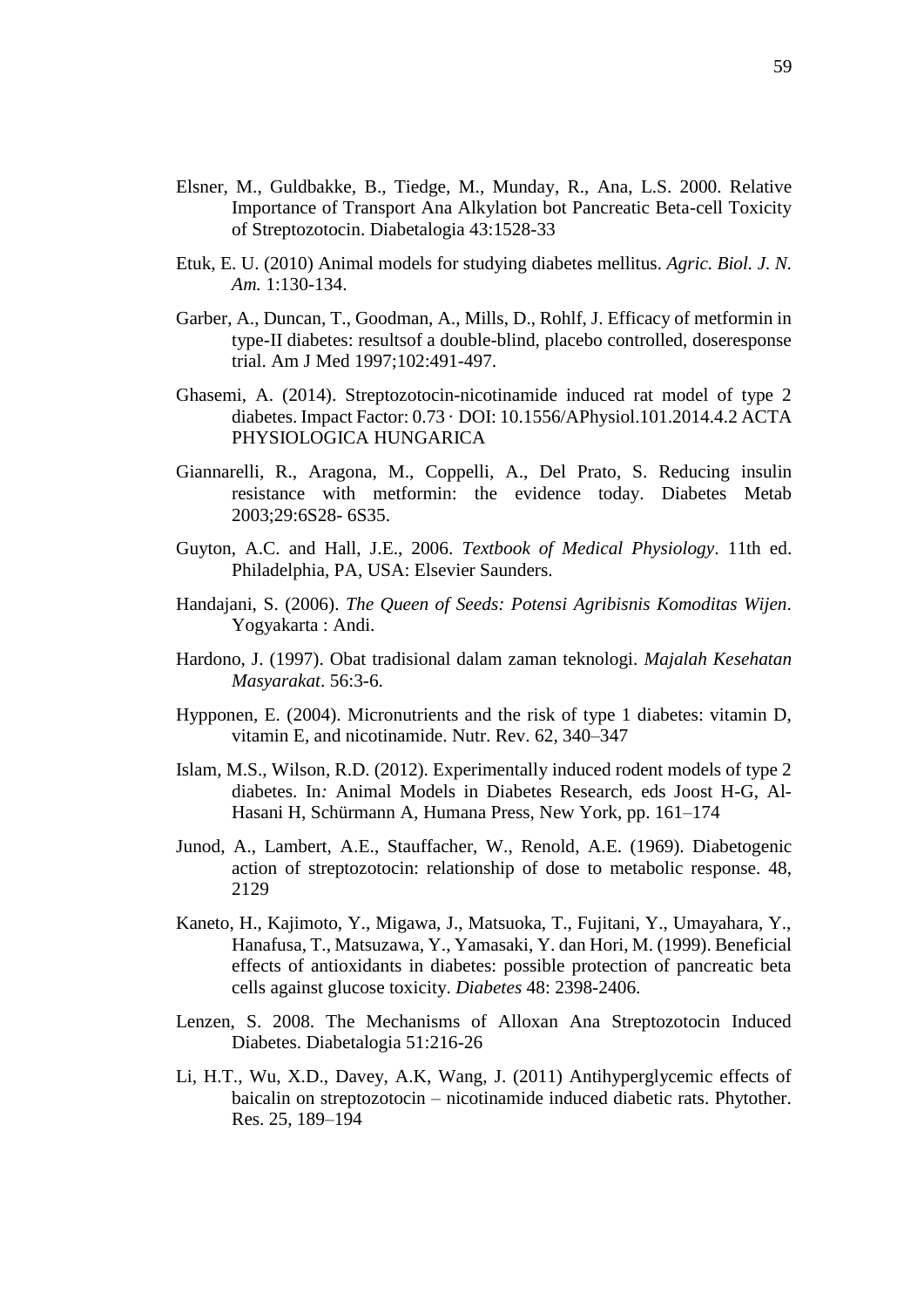- Maiese, K., Chong, Z.Z., Hou, J., Shang, Y.C. (2009). The vitamin nicotinamide: translating nutrition into clinical care. Molecules 14, 3446–3485
- Manaf, A. (2014). Insulin: mekanisme sekresi dan aspek metabolisme *In* Ilmu penyakit dalam (6th ed) (pp. 2350-2357). Jakarta: Interna Publishing.
- Mangkoewidjojo, S. (2006) Hewan laboratorium dalam penelitian biomedik. Fakultas Kedokteran Hewan UGM. Yogyakarta. 31-32.
- Masiello, P. (2006). Animal models of type 2 diabetes with reduced pancreatic betacell mass. Int. J. Biochem. Cell. Biol. 38, 873–893
- Masiello, P., Broca, C., Gross, R., Roye, M., Manteghetti, M., Hillaire-Buys, D., Novelli, M., Ribes, G. (1998). Experimental NIDDM: development of a new model in adult rats administered streptozotocin and nicotinamide. Diabetes 47, 224–229
- Matthaei, S., Reibold, J.P., Hamann, A., Benecke, H., Haring, H.U., Greten, H. In vivo metformin treatment ameliorates insulin resistance: evidence for potentiation of insulin-induced translocation and increased functional activity of glucose transporters in obese (fa/fa) Zucker rat adipocytes. Endocrinology 1993;133:304-311.
- Muller, S., Denet, S., Candiloros, H., Barrois, R., Wiernsperger, N., Donner, M. Action of metformin on erythrocyte membrane fluidity in vitro and in vivo. Eur J Pharmacol 1997;337:103-110.
- Murray, R.K., Granner, D.K., Mayes, P.A., dan Rodwell, V.W. (2003). *Biokimia Harper.* Edisi 25. Jakarta : Penerbit Buku Kedokteran EGC. Halaman 270.
- Musi, N., Hirsman, M.F., Nygren, J., Svanfeldt, M., Bavenholm, P., Rooyackers, O. Metformin increases AMP-activated protein kinase activity in skeletal muscle of subjects with type 2 diabetes. Diabetes 2002;51:2074-2081.
- Nagarajan, S., Manonmani, A.J., Duraiswami, S., Balasubramanian, N.K. (2013) Effect of Silymarin on Streptozotocin-Nicotinamide—induced Type 2 Diabetic Nephropathy in Rats. Department of Pharmacology Swamy Vivekanandha College of Pharmacy, Elayampalayam Tiruchengode, Tamil Nadu, India. IJKD 2013;7:117-23
- Nijveldt, R.J. 2001. Flavonoid: A Review of Probable Mechanism of Action and Potential Applications. *Am J Clin Nutr*. 74: 418-25.
- Novelli, M., Fabregat, M.E., Fernandez-Alvarez, J., Gomis, R., Masiello, P. (2001). Metabolic and functional studies on isolated islets in a new rat model of type 2 diabetes. Mol. Cell. Endocrinol. 175, 57–66
- Oran, K., Jian, S., Shenglin, C., Rushad, D., Peter, E., Jae, B.P., and Mark, L. *Membrane Transport Structure* 30. Cook MN, Girman CJ, Stein PP, Alexander CM, and *Function and Biogenesis: Flavonoid Inhibition of*  Holman RR. *Glycemic Control Continues to SVCT1 And GLUT2, Intestinal*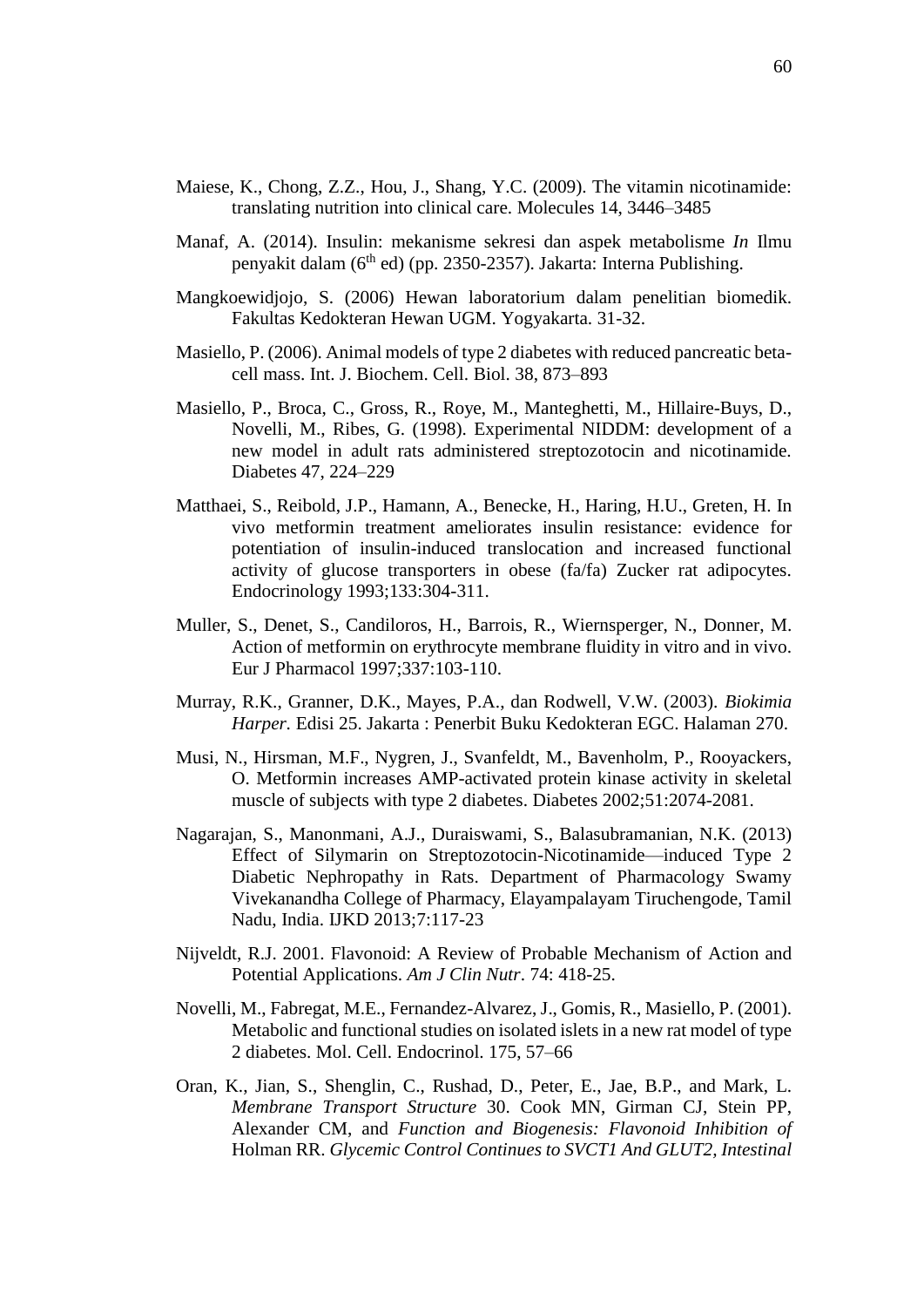*Transporters for Deteriorate After Sulfonylureas are Added to Vitamin C and Glucose*. The Journal of Biological *Metformin among Patients with Type 2 Diabetes*. Chemistry. 2002; 277(18): 15252-15260.

- Palsamy, P., Subramanian, S. (2010). Ameliorative potential of resveratrol on proinflammatory cytokines, hyperglycemia mediated oxidative stress, and pancreatic beta-cell dysfunction in streptozotocin-nicotinamide-induced diabetic rats. J. Cell. Physiol. 224, 423–432
- Pandya, K.G., Patel, M.R., Lau-Cam, C.A. (2010). Comparative study of the binding characteristics to and inhibitory potencies towards PARP and in vivo antidiabetogenic potencies of taurine, 3-aminobenzamide and nicotinamide. J. Biomed. Sci. 17 Suppl 1, S16
- Panjuantiningrum, F. (2009). Pengaruh pemberian buah naga merah *(hylocereus polyrhizus)* terhadap kadar glukosa darah Tikus putih yang diinduksi aloksan. Surakarta: Fakultas Kedokteran Universitas Sebelas Maret.
- PERKENI. (2011). *Konsensus Pengelolaan dan Pencegahan Diabetes Melitus Tipe 2 di Indonesia.*
- Pitkin, R.M., Reynolds, W.A. (1970). Diabetogenic effects of streptozotocin in rhesus monkeys. Diabetes 19, 85–90
- Powers AC. Diabetes mellitus. In: Fauci AS, Braunwald E, Kasper DL,Hauser SL, Longo DL, Jameson JL. Harrison's Principles of Internal Medicine. 17th Edition. United States: The McGraw-Hill Companies; 2008.hal2275-304.
- Price, A. S., Wilson M. L., 2006. Patofisiologi Konsep Klinis Proses-Proses Penyakit. Alih Bahasa: dr. Brahm U. Penerbit. Jakarta: EGC
- Priharyanti, D. 2007. *Muntingia calabura.* <http://florabase.calm.wa.gov.au/browse/flora?f=220&level=f&id=220> (15 Juli 2008).
- Rakhmi. (2008) Pengaruh ekstrak etanol daun muntingia *callabura* L. terhadap kadar glukosa darah mencit *Mus musculus* L. *Swiss Webster* jantan dewasa yang dikondisikan. Avaliable from URL: . Diakses tanggal 20 Desember 2015.
- Sentra IPTEK net. 2005. *Kersen (Talok)*. http://www.iptek.net.id/ind/teknologi\_pangan/index.php?mnu=2&id=277 -17k – (10 Juli 2008).
- Soegondo, S. (2009). Sindrom Metabolik *In* Ilmu penyakit dalam (5th ed) (pp. 1865- 1872). Jakarta: Interna Publishing
- Soegondo, S. (2014). Dislipidemia *In* Ilmu penyakit dalam (6<sup>th</sup> ed) (pp. 2328-2335). Jakarta: Interna Publishing.
- Sterne, J. Treatment of diabetes mellitus with N,Ndimethylguanylguanidine (LA. 6023, glucophage). Therapie 1959;14:625-630.